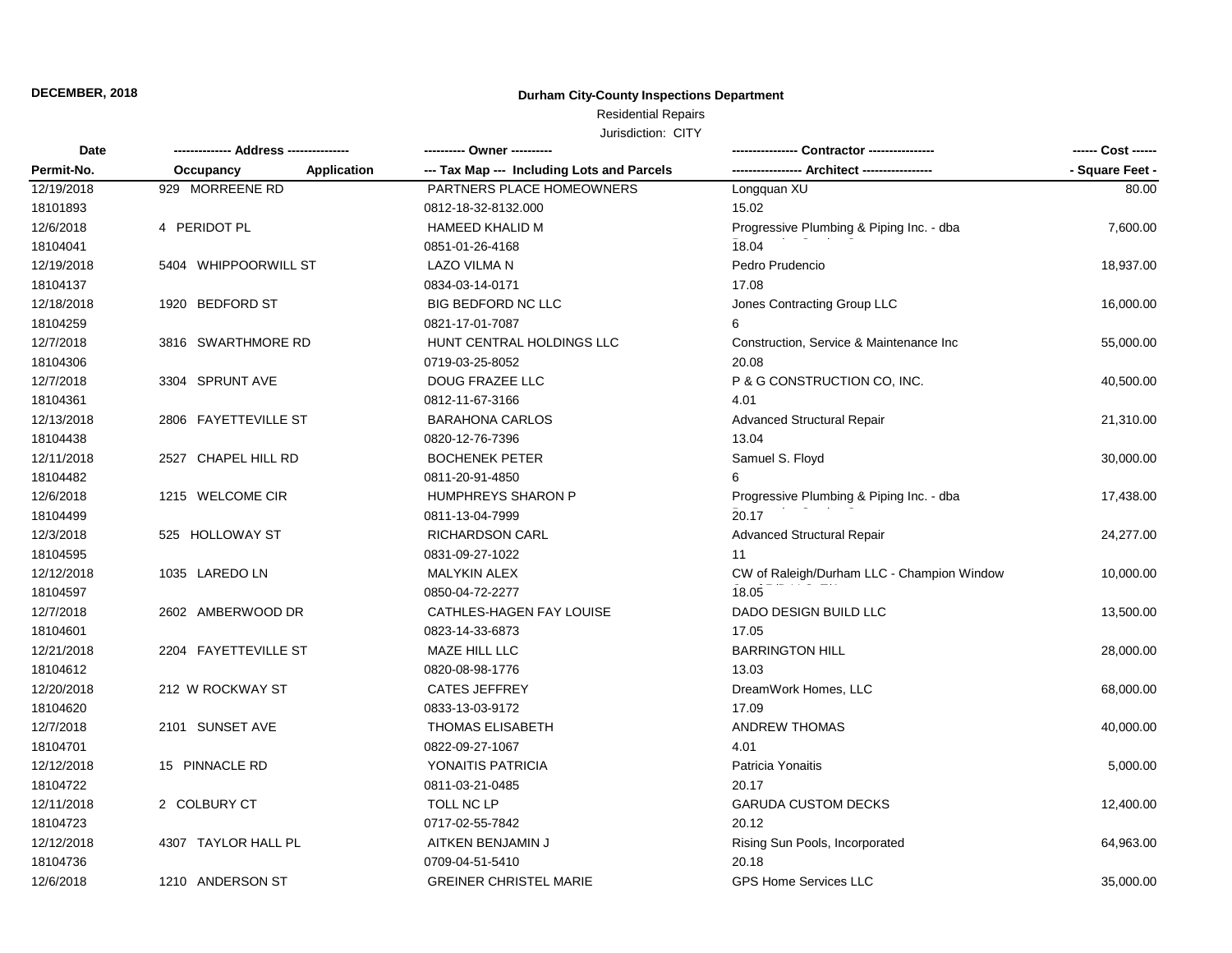### **Durham City-County Inspections Department**

### Residential Repairs

| Date       | ------------- Address -------------- |                    | ---------- Owner ----------                |                                            | ------ Cost ------ |
|------------|--------------------------------------|--------------------|--------------------------------------------|--------------------------------------------|--------------------|
| Permit-No. | Occupancy                            | <b>Application</b> | --- Tax Map --- Including Lots and Parcels |                                            | - Square Feet -    |
| 18104760   |                                      |                    | 0811-16-94-6274                            | 6                                          |                    |
| 12/14/2018 | 76 WILLOW BRIDGE DR                  |                    | MAXWELL DANIEL J                           | MSC INC. DBA BELL COW HEATING & COOLING    | 41,328.58          |
| 18104762   |                                      |                    | 0719-02-65-5248                            | 20.07                                      |                    |
| 12/6/2018  | 1506 WOODLAND DR                     |                    | <b>GAMBLE THERESA R</b>                    | EKKLESIA BUILDERS, LLC.                    | 221,000.00         |
| 18104825   |                                      |                    | 0822-16-84-4713                            | 3.02                                       |                    |
| 12/21/2018 | 901 N MANGUM ST                      |                    | DURHAM NEIGHBORHOOD HOUSING                | Turnlight Partners Ltd.                    | 5,810.00           |
| 18104827   |                                      |                    | 0832-17-10-0490.000                        | 2                                          |                    |
| 12/6/2018  | 617 WINDSONG LN                      |                    | <b>SCHEER MARJORIE</b>                     | <b>MATTHEW WYNNE</b>                       | 7,000.00           |
| 18104920   |                                      |                    | 0719-04-81-7632                            | 20.11                                      |                    |
| 12/20/2018 | 1602 MOREHEAD HILL CT                |                    | <b>RUF MRCEL</b>                           | <b>MARCEL RUF</b>                          | 3,300.00           |
| 18104946   |                                      |                    | 0850-03-41-2649                            | 18.05                                      |                    |
| 12/6/2018  | 2712 PRINCETON AVE                   |                    | ALLEN RONALD L                             | Tri-Point Builders, T/A Roberto Rivera     | 59,000.00          |
| 18104958   |                                      |                    | 0810-12-86-4320                            | 20.15                                      |                    |
| 12/20/2018 | 4519 MALVERN RD                      |                    | WOODRUFF SARAH ELIZABETH                   | <b>Tony Adams</b>                          | 12,942.00          |
| 18104961   |                                      |                    | 0719-03-22-2903                            | 20.08                                      |                    |
| 12/14/2018 | 6405 HUNTINGRIDGE RD                 |                    | PAYNE DONNA GOODEN                         | CASEY BANCFROT CARPENTRY                   | 22,410.00          |
| 18104962   |                                      |                    | 0708-03-34-5398                            | 20.12                                      |                    |
| 12/28/2018 | 3102 TRAIL WOOD DR                   |                    | LAKEFIELD FARM LLC                         | Aquatic Designs, Inc.                      | 80,000.00          |
| 18104968   |                                      |                    | 0813-02-57-1880                            | 17.07                                      |                    |
| 12/13/2018 | 1109 CLAY HILL WAY                   |                    | <b>ROBINSON DONNA D</b>                    | <b>HARLAND WINDOWS &amp; SIDING</b>        | 22,410.00          |
| 18104981   |                                      |                    | 0769-01-35-9132                            | 19                                         |                    |
| 12/4/2018  | 12 NADEAU CT                         |                    | SPRUILL EDWARD CARNELL                     | NORTH CAROLINA EXTERIORS LLC               | 12,974.00          |
| 18105000   |                                      |                    | 0842-03-22-5535                            | 18.01                                      |                    |
| 12/20/2018 | 1005 GLENDALE AVE                    |                    | SAPPENFIELD ARA LAURA                      | Prince & Sons, Inc.                        | 208,079.00         |
| 18105001   |                                      |                    | 0832-17-00-6685                            | 2                                          |                    |
| 12/20/2018 | 809 DOWD ST                          |                    | CHUMLEY JASON M                            | Gitto, Peter                               | 180,000.00         |
| 18105006   |                                      |                    | 0831-06-39-7136                            |                                            |                    |
| 12/4/2018  | 111 S GUTHRIE AVE                    |                    | EDOGUN MODUPE O                            | NORTH CAROLINA EXTERIORS LLC               | 10,000.00          |
| 18105007   |                                      |                    | 0831-15-63-7553                            | 10.01                                      |                    |
| 12/4/2018  | 1216 WELCOME CIR                     |                    | <b>VAN ACKER TIM</b>                       | Tim Van Acker                              | 3,750.00           |
| 18105008   |                                      |                    | 0811-13-14-0955                            | 20.17                                      |                    |
| 12/20/2018 | 812 CENTER ST                        |                    | PHILPOT VENICE                             | Production Construction Inc.               | 35,000.00          |
| 18105009   |                                      |                    | 0842-03-20-9963                            | 18.01                                      |                    |
| 12/13/2018 | 1108 SHEPHERD ST                     |                    | <b>CUMMINGS AMY MARTIN</b>                 | Turnlight Partners Ltd.                    | 37,600.00          |
| 18105020   |                                      |                    | 0821-11-55-5290                            | 7                                          |                    |
| 12/4/2018  | 1710 WOODSDALE DR                    |                    | NAVARRO DORIZON ALBERTO                    | CW of Raleigh/Durham LLC - Champion Window | 9,000.00           |
| 18105024   |                                      |                    | 0850-03-41-4981                            | 18.05                                      |                    |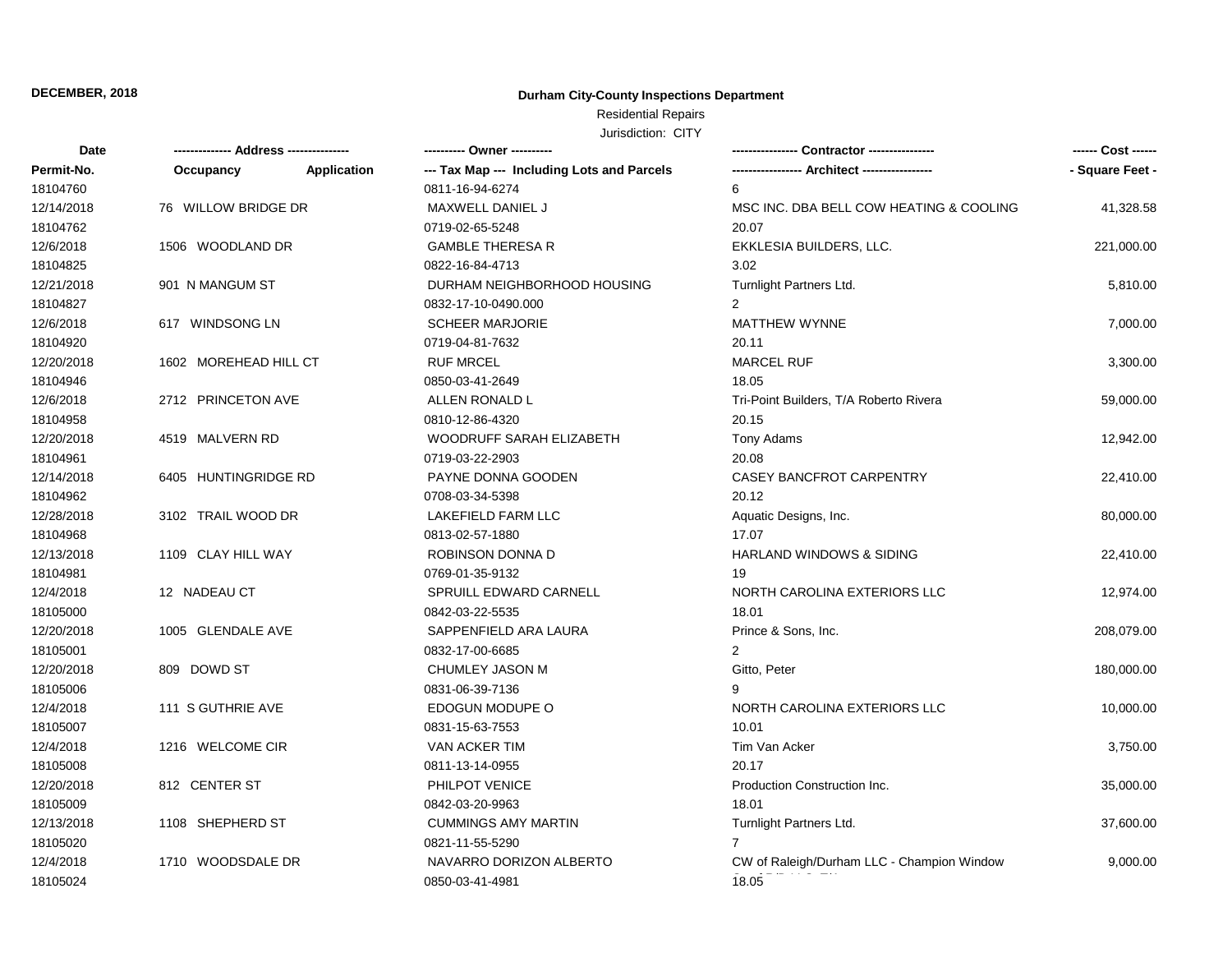### **Durham City-County Inspections Department**

# Residential Repairs

| <b>Date</b> |                                 | ---------- Owner ----------                |                                     |                 |
|-------------|---------------------------------|--------------------------------------------|-------------------------------------|-----------------|
| Permit-No.  | <b>Application</b><br>Occupancy | --- Tax Map --- Including Lots and Parcels |                                     | - Square Feet - |
| 12/6/2018   | 106 CEDAR RIDGE WAY             | SPRAGENS ANN WOOD                          | Freys Building & Remodeling Company | 45,384.00       |
| 18105037    |                                 | 0813-04-54-3071                            | 17.07                               |                 |
| 12/20/2018  | 807 BURCH AVE                   | <b>WILLIAMS SARAH B</b>                    | Nathan Schenkman                    | 131,000.00      |
| 18105038    |                                 | 0821-07-58-0178                            | 5                                   |                 |
| 12/6/2018   | 912 PARK AVE                    | R&B PROPERTY HOLDINGS LLC                  | <b>EDwARD OCRAN</b>                 | 27,100.00       |
| 18105046    |                                 | 0831-11-67-5221                            | 10.02                               |                 |
| 12/11/2018  | 7011 FALCONBRIDGE RD            | HOYT NANCY LEE TRUSTEE                     | DTR GROUP INC, THE                  | 9,000.00        |
| 18105047    |                                 | 0708-03-24-9382                            | 20.12                               |                 |
| 12/20/2018  | 1515 MOUNTAINVIEW AVE           | <b>CANTOR KAREN A TRUST</b>                | Hershberger, Todd Brindley          | 100,000.00      |
| 18105049    |                                 | 0812-11-66-3779                            | 4.01                                |                 |
| 12/6/2018   | 6710 FALCONBRIDGE RD            | <b>GLICK MARK S</b>                        | ACTUAL SIZE BUILDERS, INC           | 48,610.00       |
| 18105057    |                                 | 0708-03-33-7268                            | 20.12                               |                 |
| 12/4/2018   | 16 SURREY LN                    | <b>ROGERS SHANE</b>                        | Hylton Daniel Properties, LLC       | 64,265.00       |
| 18105069    |                                 | 0719-02-89-6025                            | 20.07                               |                 |
| 12/13/2018  | 206 N BRIGGS AVE                | <b>BULLOCK DERRICK</b>                     | <b>Gilded Realty Group LLC</b>      | 16,000.00       |
| 18105081    |                                 | 0831-15-74-0283                            | 10.01                               |                 |
| 12/4/2018   | 2303 NEBO ST                    | <b>VONFINCH LLC</b>                        | REGIONAL WATERPROOFING CO INC       | 17,746.00       |
| 18105084    |                                 | 0820-08-97-9651                            | 13.03                               |                 |
| 12/11/2018  | 2404 N OAK RIDGE BLVD           | <b>GREEN CAROLINE ODESSA</b>               | HABITAT FOR HUMANITY OF DURHAM INC. | 4,000.00        |
| 18105092    |                                 | 0820-13-24-0452                            | 20.07                               |                 |
| 12/6/2018   | 3 TACOMA CT                     | <b>HUME JEAN</b>                           | <b>ECO MASTER LLC</b>               | 5,000.00        |
| 18105095    |                                 | 0814-02-79-2411                            | 16.04                               |                 |
| 12/11/2018  | 8606 EAGLE VIEW DR              | <b>STANSELL BLAKE</b>                      | Taylor Brothers Construction, LLC   | 27,860.00       |
| 18105099    |                                 | 0718-03-12-6128                            | 20.12                               |                 |
| 12/11/2018  | 2005 ANGIER AVE                 | VISTA PROPERTIES & HOMES INC               | David Gaster                        | 1,000.00        |
| 18105101    |                                 | 0831-15-52-6695                            | 10.01                               |                 |
| 12/11/2018  | 3611 YORKSHIRE DR               | SUMMERLIN DAVID C EST                      | <b>Matthew West</b>                 | 1,000.00        |
| 18105105    |                                 | 0803-02-76-6798                            | 17.07                               |                 |
| 12/6/2018   | 1415 RUFFIN ST                  | HUSSEY WILLIAM J                           | SYNERGY BUILDING CO.                | 200,500.00      |
| 18105108    |                                 | 0822-16-84-5064                            | 3.02                                |                 |
| 12/13/2018  | 314 EDWARD ST                   | DE LAPAZ JOHN                              | Mangrum Building, LLC               | 1,000.00        |
| 18105110    |                                 | 0832-18-20-7308                            |                                     |                 |
| 12/13/2018  | 318 EDWARD ST                   | <b>DELAPAZ JOHN</b>                        | Mangrum Building, LLC               | 1,000.00        |
| 18105111    |                                 | 0832-18-20-7378                            |                                     |                 |
| 12/18/2018  | 3111 BRYANT ST                  | ROLLING HILLS MANAGEMENT INC               | MAURICE K CARRIER JR.               | 26,000.00       |
| 18105113    |                                 | 0840-05-09-5051                            | 18.02                               |                 |
| 12/13/2018  | 109 TUTTLE RD                   | <b>PATMORE THOMAS L</b>                    | SOUTHERN EXPOSURE SUNROOMS          | 14,300.00       |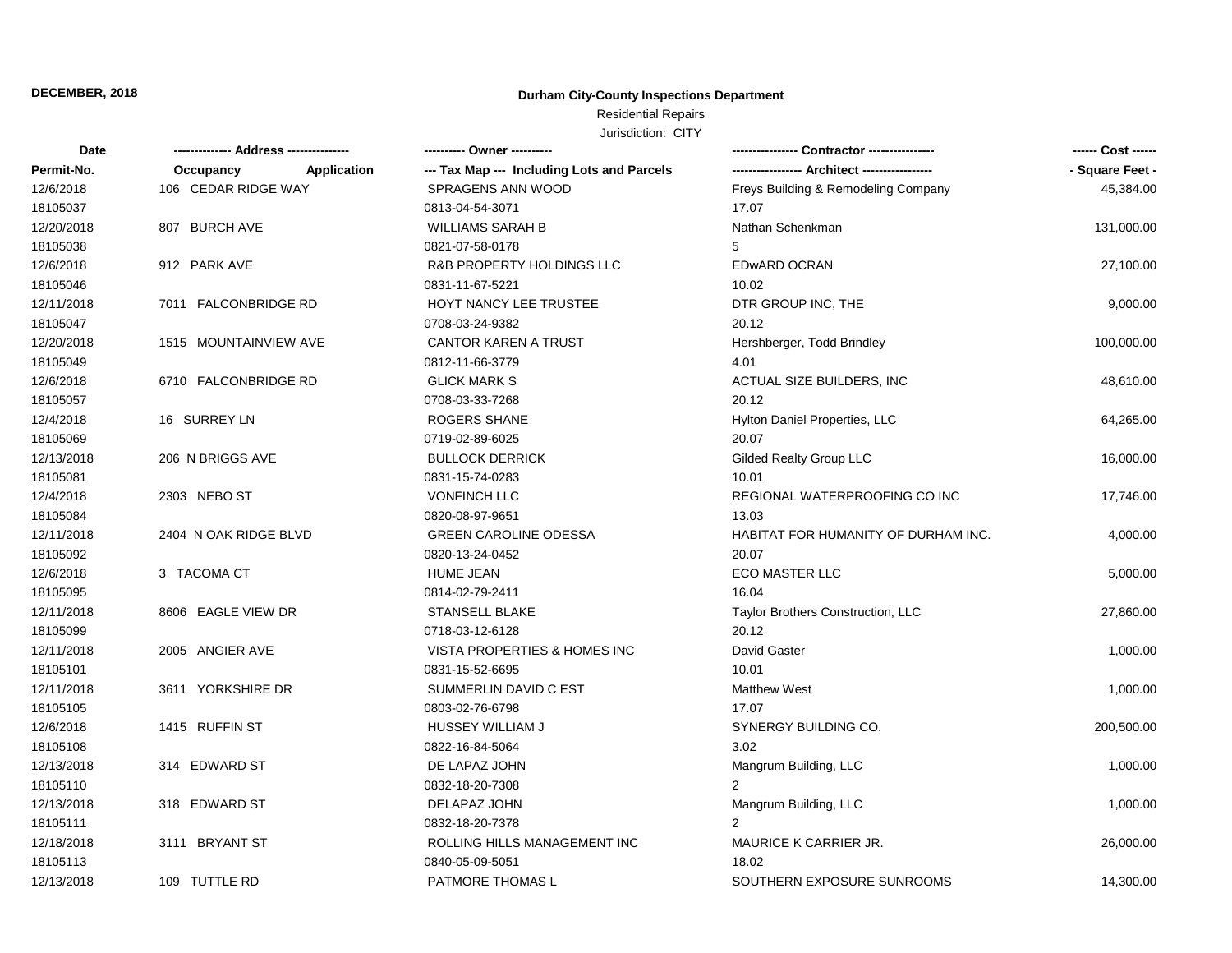### **Durham City-County Inspections Department**

# Residential Repairs

| Date       | ------------- Address --------------- |                    | ---------- Owner ----------                |                                              | ------ Cost ------ |
|------------|---------------------------------------|--------------------|--------------------------------------------|----------------------------------------------|--------------------|
| Permit-No. | Occupancy                             | <b>Application</b> | --- Tax Map --- Including Lots and Parcels | -- Architect --------                        | - Square Feet -    |
| 18105116   |                                       |                    | 0769-01-05-9184                            | 19                                           |                    |
| 12/11/2018 | 501 E LAVENDER AVE                    |                    | <b>ZAN TRINITY K</b>                       | Unified Building Management, Inc.            | 50,220.00          |
| 18105119   |                                       |                    | 0832-10-37-3573                            | 1.01                                         |                    |
| 12/11/2018 | 4411 DENFIELD ST                      |                    | <b>FULTON DONALD EST</b>                   | <b>ANDRE ALLEN</b>                           | 1,000.00           |
| 18105121   |                                       |                    | 0823-08-98-1679                            | 17.09                                        |                    |
| 12/11/2018 | 1412 MIRAMONT DR                      |                    | <b>REYES RAUL HERNANDEZ</b>                | <b>ANDRE ALLEN</b>                           | 1,000.00           |
| 18105122   |                                       |                    | 0825-03-10-2228                            | 16.03                                        |                    |
| 12/21/2018 | 2 STEEPLE CHASE CT                    |                    | <b>TURNER KEVIN</b>                        | Petry Construction                           | 2,200.00           |
| 18105124   |                                       |                    | 0719-04-60-3810                            | 20.11                                        |                    |
| 12/17/2018 | 1104 EVA ST                           |                    | <b>WOODS JONATHAN</b>                      | LUI HUNG WONG                                | 9,500.00           |
| 18105125   |                                       |                    | 0831-11-56-0542                            | 10.01                                        |                    |
| 12/20/2018 | 710 COLONIAL ST                       |                    | <b>AUCOIN JULIA</b>                        | <b>Granite Construction Services, LLC</b>    | 174,300.00         |
| 18105127   |                                       |                    | 0832-42-03-9357                            | 2                                            |                    |
| 12/11/2018 | 109 SAGERVIEW WAY                     |                    | <b>GLOVER ANNE</b>                         | Sierra Structures, Inc.                      | 13,387.00          |
| 18105130   |                                       |                    | 0717-02-66-8693                            | 20.12                                        |                    |
| 12/11/2018 | 155 ROSEDALE CREEK DR                 |                    | <b>WILLS NANCY J</b>                       | Patio Enclosures, Inc. of Raleigh - Carolina | 21,310.00          |
| 18105131   |                                       |                    | 0769-03-32-1380                            | 19                                           |                    |
| 12/13/2018 | 1011 SANTIAGO ST                      |                    | SEEGRABER CLAUDIA W                        | SOUTHERN EXPOSURE SUNROOMS                   | 11,780.00          |
| 18105132   |                                       |                    | 0758-03-23-1994                            | 20.28                                        |                    |
| 12/11/2018 | 816 GASTON MANOR DR                   |                    | <b>CYRUS JOSEPH R</b>                      | Patio Enclosures, Inc. of Raleigh - Carolina | 17,985.00          |
| 18105134   |                                       |                    | 0769-03-32-6610                            | 19                                           |                    |
| 12/12/2018 | 3010 BEXLEY AVE                       |                    | QUIGLEY ALEXANDER SLATE                    | <b>GARUDA CUSTOM DECKS</b>                   | 8,400.00           |
| 18105137   |                                       |                    | 0810-12-97-0081                            | 20.15                                        |                    |
| 12/12/2018 | 2012 PERSHING ST                      |                    | <b>SCHMID DAVID WILLIAM</b>                | <b>GARUDA CUSTOM DECKS</b>                   | 22,800.00          |
| 18105138   |                                       |                    | 0822-10-26-6468                            | 4.01                                         |                    |
| 12/12/2018 | 1204 PECAN PL                         |                    | <b>GREEN TAMMY LURICE</b>                  | Tammy L Green                                | 25,000.00          |
| 18105140   |                                       |                    | 0833-19-70-2466                            | 17.09                                        |                    |
| 12/12/2018 | 4916 CEDAR GLEN DR                    |                    | ELLER KARLI CUMMINGS                       | The Bath Shop                                | 10,000.00          |
| 18105141   |                                       |                    | 0719-02-85-0586                            | 20.11                                        |                    |
| 12/13/2018 | 1211 HUNTSMAN DR                      |                    | <b>BELL KRISTIN</b>                        | Kelli Underwood                              | 9,700.00           |
| 18105151   |                                       |                    | 0728-04-42-9836                            | 20.13                                        |                    |
| 12/13/2018 | 6124 CASTELL DR                       |                    | <b>BARNES EVA D</b>                        | ROBCO FENCE AND DECK LLC                     | 10,000.00          |
| 18105152   |                                       |                    | 0728-01-26-6924                            | 20.12                                        |                    |
| 12/13/2018 | 1321 WATTS ST                         |                    | POWERS JOHN M                              | Don Ligon                                    | 5,000.00           |
| 18105153   |                                       |                    | 0822-15-64-2287                            | 3.01                                         |                    |
| 12/13/2018 | 7011 FALCONBRIDGE RD                  |                    | HOYT NANCY LEE TRUSTEE                     | DTR GROUP INC, THE                           | 32,500.00          |
| 18105160   |                                       |                    | 0708-03-24-9382                            | 20.12                                        |                    |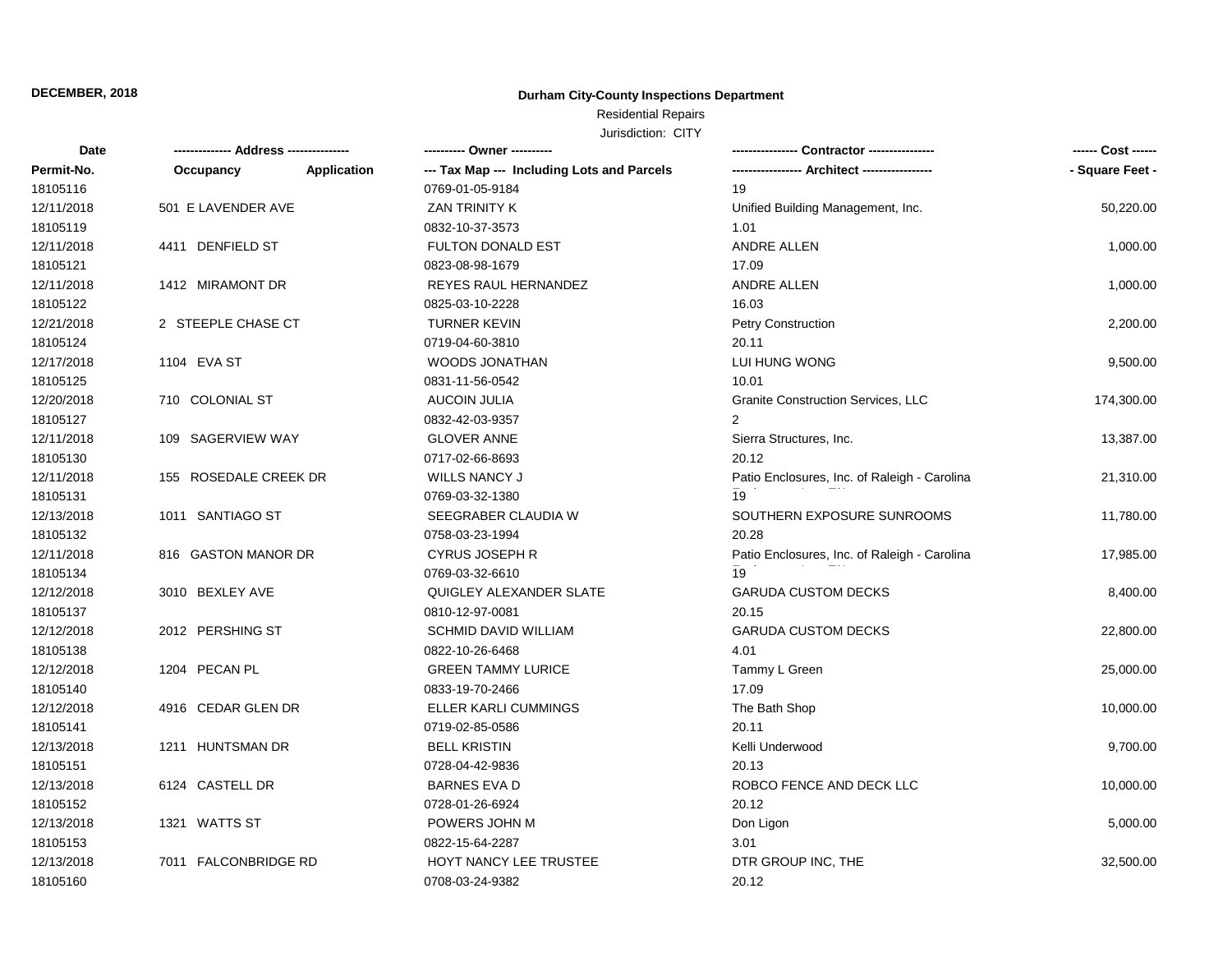### **Durham City-County Inspections Department**

## Residential Repairs

| Date       |                        |                    |                                            |                                | ------ Cost ------ |
|------------|------------------------|--------------------|--------------------------------------------|--------------------------------|--------------------|
| Permit-No. | Occupancy              | <b>Application</b> | --- Tax Map --- Including Lots and Parcels |                                | - Square Feet -    |
| 12/14/2018 | 3432 DIXON RD          |                    | THAYER INVESTMENTS INC                     | Thayer Homes, Inc.             | 7,200.00           |
| 18105171   |                        |                    | 0810-16-73-6131                            | 20.07                          |                    |
| 12/17/2018 | 5220 WAKE FOREST HWY   |                    | <b>CORKINS ROBIN R</b>                     | Davidson Site Development, LLC | 1,000.00           |
| 18105172   |                        |                    | 0860-01-29-1462                            | 18.05                          |                    |
| 12/17/2018 | 709 LEE ST             |                    | <b>MA CHUNYAN</b>                          | LUI HUNG WONG                  | 4,600.00           |
| 18105175   |                        |                    | 0831-06-39-4743                            | 9                              |                    |
| 12/21/2018 | 4808 STAFFORD DR       |                    | STREET BRADLEY HEADEN                      | <b>BRADLEY H. STREET</b>       | 29,300.00          |
| 18105187   |                        |                    | 0802-01-49-6951                            | 17.07                          |                    |
| 12/21/2018 | 1703 E MAIN ST         |                    | UNION BINDERS LP                           | <b>MAXIMUM CONSTRUCTION</b>    | 7,500.00           |
| 18105200   |                        |                    | 0831-14-43-7780                            | 10.01                          |                    |
| 12/27/2018 | 914 VIRGIE ST          |                    | MILLER SYDNEY PAUL                         | <b>CHASE BUILDING COMPANY</b>  | 105,700.00         |
| 18105203   |                        |                    | 0822-13-23-4642                            | 4.02                           |                    |
| 12/19/2018 | 1416 WOODLAND DR       |                    | <b>CARDILE PAUL</b>                        | Crawlspace Doctor              | 10,100.00          |
| 18105204   |                        |                    | 0822-16-84-4009                            | 3.02                           |                    |
| 12/14/2018 | 2410 WRIGHTWOOD AVE    |                    | <b>WILSON BLAKE S</b>                      | Will Johnson Building          | 89,000.00          |
| 18105208   |                        |                    | 0811-16-94-4220                            |                                |                    |
| 12/21/2018 | 1220 ORCHARD ORIOLE LN |                    | <b>BRUNER MATTHEW FREDERICK</b>            | Sierra Structures, Inc.        | 13,390.00          |
| 18105214   |                        |                    | 0729-01-49-4105                            | 20.10                          |                    |
| 12/18/2018 | 215 NORTHWOOD CIR      |                    | <b>COLE WILLIAM E</b>                      | SCHREIBER CONSTRUCTION         | 1,000.00           |
| 18105220   |                        |                    | 0831-05-09-4915                            | 8.02                           |                    |
| 12/27/2018 | 716 HAMMOND ST         |                    | <b>GRESKO PAUL</b>                         | <b>PAUL GRESKO</b>             | 25,800.00          |
| 18105222   |                        |                    | 0832-07-58-3063                            | 1.01                           |                    |
| 12/18/2018 | 11 DUXFORD CT          |                    | <b>MASON REGINALD L</b>                    | ANDRE ALLEN                    | 1,000.00           |
| 18105225   |                        |                    | 0851-02-58-6161                            | 18.04                          |                    |
| 12/18/2018 | 702 HAMMOND ST         |                    | MANESS ALEXANDER N                         | TRIANGLE GREEN BUILD           | 9,500.00           |
| 18105227   |                        |                    | 0832-06-47-8985                            | 1.01                           |                    |
| 12/28/2018 | 2809 FAWN AVE          |                    | HERSHBERGER KEITH L TRUSTEE                | Hershberger, Todd Brindley     | 25,000.00          |
| 18105249   |                        |                    | 0823-17-00-0900                            | 17.05                          |                    |
| 12/18/2018 | 2614 CEDAR CREEK DR    |                    | HATTANGADI MANOHAR D                       | Prince & Sons, Inc.            | 58,484.00          |
| 18105267   |                        |                    | 0803-03-43-5610                            | 17.07                          |                    |
| 12/27/2018 | 5500 FORTUNES RIDGE DR |                    | REITTINGER JAMES E                         | FOUNDATION XPERTS, LLC         | 5,500.00           |
| 18105290   |                        |                    | 0729-03-02-4486                            | 20.11                          |                    |
| 12/19/2018 | 5500 FORTUNES RIDGE DR |                    | <b>REITTINGER JAMES E</b>                  | FOUNDATION XPERTS, LLC         | 6,100.00           |
| 18105291   |                        |                    | 0729-03-02-4510                            | 20.11                          |                    |
| 12/19/2018 | 3601 DIXON RD          |                    | <b>KIM SUMI LOUNDON</b>                    | FOUNDATION XPERTS, LLC         | 2,400.00           |
| 18105292   |                        |                    | 0810-19-71-3614                            | 20.07                          |                    |
| 12/19/2018 | 314 GRAY AVE           |                    | <b>MATTER PROPERTIES LLC</b>               | Advanced Structural Repair     | 17,947.00          |